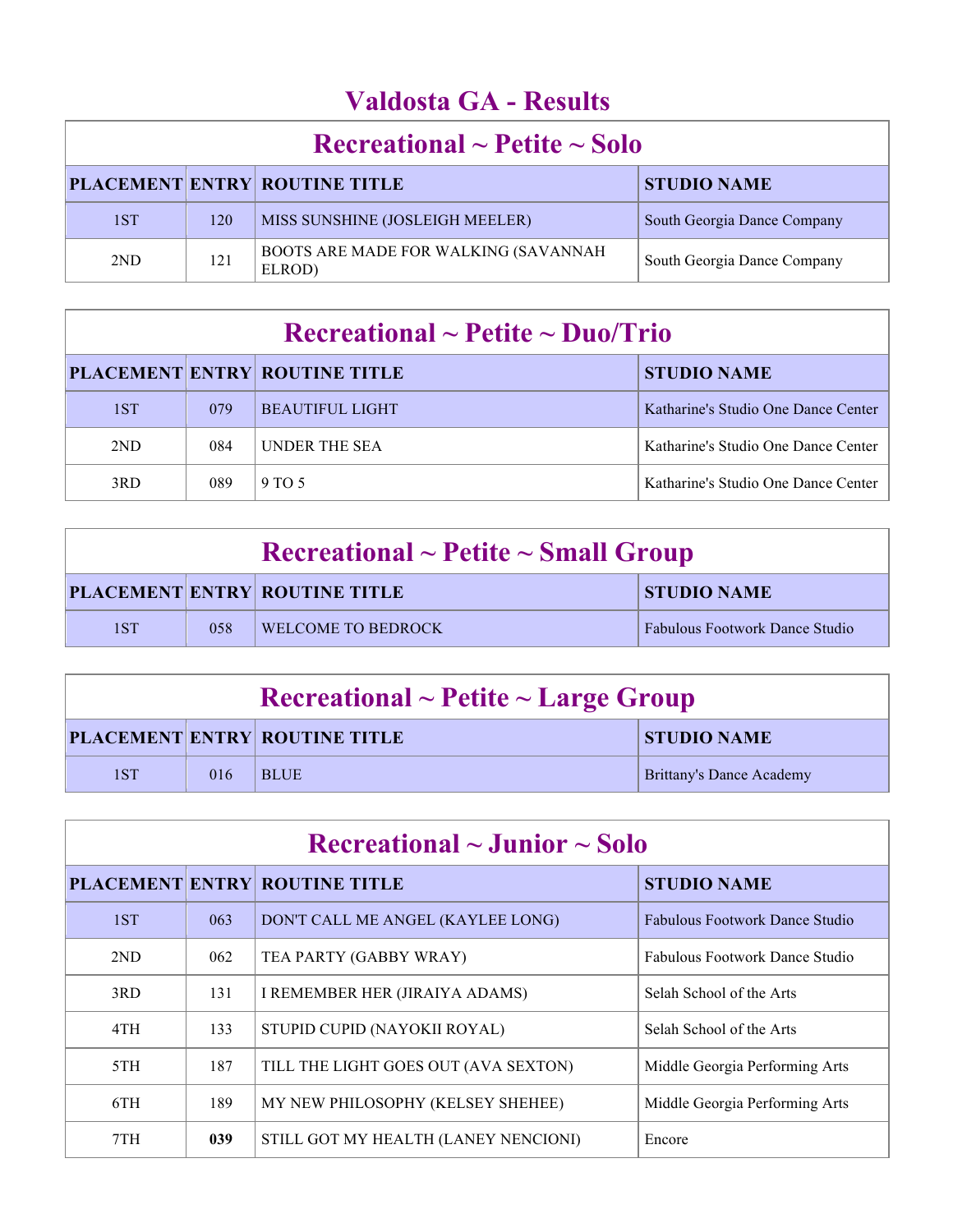| 7TH  | 107 | I HAVE NOTHING (MARCELLA TAPIA)            | Namari Dance Center                         |
|------|-----|--------------------------------------------|---------------------------------------------|
| 8TH  | 141 | <b>GET IT (EVIE BOSTIC)</b>                | Selah School of the Arts                    |
| 9TH  | 139 | POOR UNFORTUNATE SOULS (GWEN<br>DAUGHTREY) | SweetE's Dance                              |
| 10TH | 074 | <b>WOMAN UP (ANDIE CHAMBERS)</b>           | Forgotten Coast Performing Arts<br>Alliance |

#### **Recreational ~ Junior ~ Duo/Trio**

|     |     | <b>PLACEMENT ENTRY ROUTINE TITLE</b> | <b>STUDIO NAME</b>             |
|-----|-----|--------------------------------------|--------------------------------|
| 1ST | 144 | <b>BLESSINGS</b>                     | Selah School of the Arts       |
| 2ND | 249 | <b>MASCARA</b>                       | Middle Georgia Performing Arts |
| 3RD | 146 | <b>HALLELUJAH EVEN HERE</b>          | Selah School of the Arts       |
| 4TH | 145 | <b>SHE USED TO BE MINE</b>           | SweetE's Dance                 |

## **Recreational ~ Junior ~ Small Group**

|     |     | <b>PLACEMENT ENTRY ROUTINE TITLE</b> | <b>STUDIO NAME</b>                  |
|-----|-----|--------------------------------------|-------------------------------------|
| 1ST | 088 | <b>POWER OF LOVE</b>                 | Namari Dance Center                 |
| 2ND | 098 | DIVE IN THE POOL                     | Namari Dance Center                 |
| 3RD | 093 | WHAT THE WORLD NEEDS NOW             | Namari Dance Center                 |
| 4TH | 103 | <b>BAD SIDE</b>                      | Namari Dance Center                 |
| 5TH | 004 | WHISTLE WHILE YOU WORK               | Brittany's Dance Academy            |
| 6TH | 091 | LITTLE SWING                         | Katharine's Studio One Dance Center |
| 7TH | 207 | <b>HAUS OF HOLBEIN</b>               | Middle Georgia Performing Arts      |

| $\rm Recreational \sim Junior \sim Large\ Group$ |     |                                      |                                     |
|--------------------------------------------------|-----|--------------------------------------|-------------------------------------|
|                                                  |     | <b>PLACEMENT ENTRY ROUTINE TITLE</b> | <b>STUDIO NAME</b>                  |
| 1ST                                              | 094 | LOVE MOVED FIRST                     | Katharine's Studio One Dance Center |
| 2ND                                              | 115 | <b>GET JUICED</b>                    | Katharine's Studio One Dance Center |
| 3RD                                              | 082 | <b>FRIEND LIKE ME</b>                | Sharon Davis School of Dance        |

| $\Gamma$ Recreational $\sim$ Junior $\sim$ Line |                                      |             |
|-------------------------------------------------|--------------------------------------|-------------|
|                                                 | <b>PLACEMENT ENTRY ROUTINE TITLE</b> | STUDIO NAME |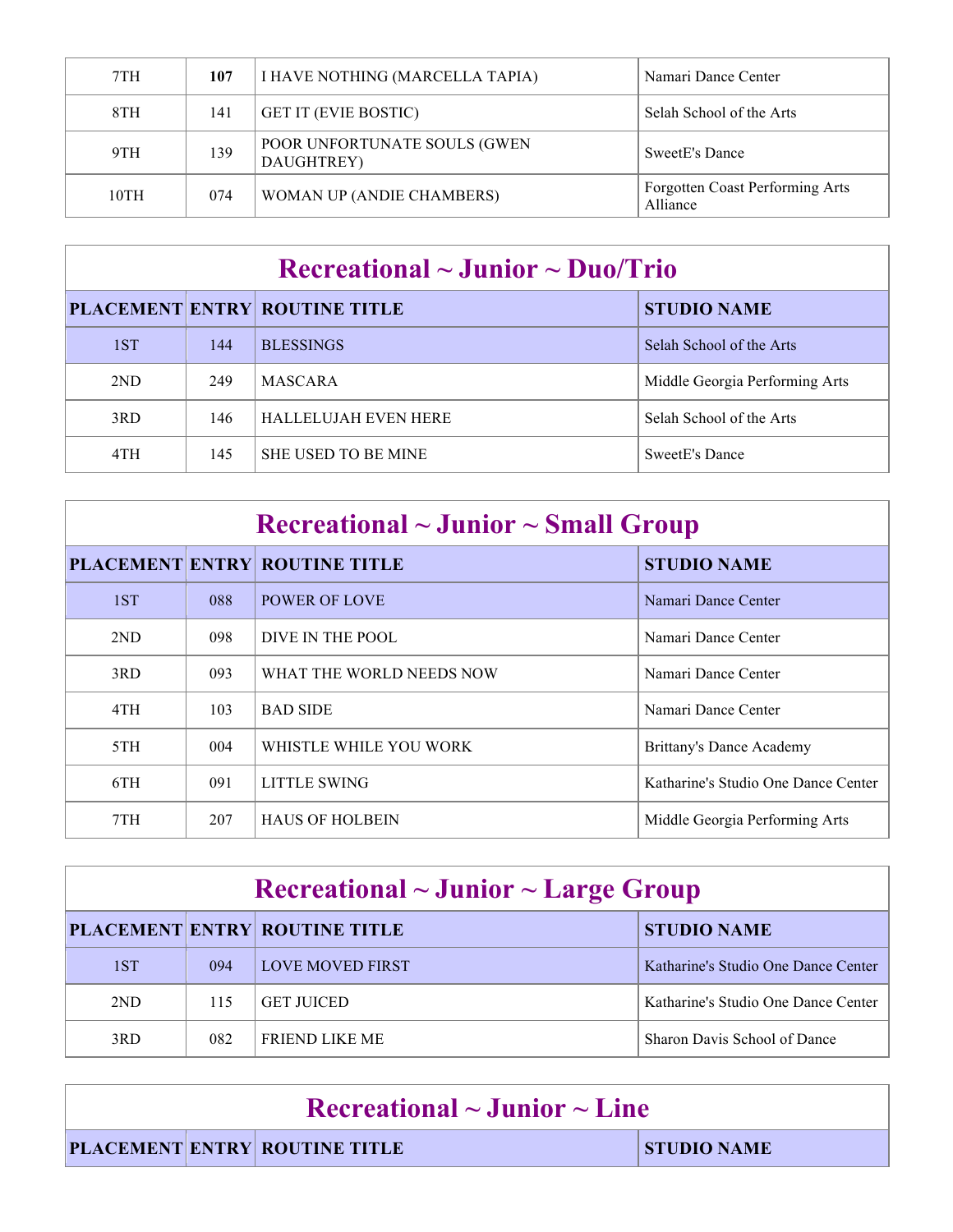| $\rm Recreational \sim Teen \sim Solo$ |     |                                               |                                     |
|----------------------------------------|-----|-----------------------------------------------|-------------------------------------|
|                                        |     | <b>PLACEMENT ENTRY ROUTINE TITLE</b>          | <b>STUDIO NAME</b>                  |
| 1ST                                    | 158 | STORM (ANSLEY JOHNSON)                        | Selah School of the Arts            |
| 2ND                                    | 102 | DYNAMITE (ELLA SAYERS)                        | Katharine's Studio One Dance Center |
| 3RD                                    | 155 | SHE USED TO BE MINE (HANNAH AKRIDGE)          | Selah School of the Arts            |
| 4TH                                    | 055 | DREAM (KENZEE STEPHENSON)                     | Fabulous Footwork Dance Studio      |
| 5TH                                    | 007 | SLEEVE (AMANDA CARUANA)                       | A Time To Dance Performing Arts     |
| 6TH                                    | 009 | HOLD YOU UP (LILY BATSON)                     | A Time To Dance Performing Arts     |
| 7TH                                    | 156 | CONVERSATIONS IN THE DARK (DALEIGHA<br>HOOKS) | Selah School of the Arts            |
| 8TH                                    | 152 | DANCING IN THE SKY (ASHTYN WARREN)            | South Georgia Dance Company         |
| 8TH                                    | 54  | HAPPY FOR YOU (BREANNA PIET)                  | Danceology                          |

| $\rm Recreational \sim Teen \sim Duo/Trio$ |     |                                      |                                 |
|--------------------------------------------|-----|--------------------------------------|---------------------------------|
|                                            |     | <b>PLACEMENT ENTRY ROUTINE TITLE</b> | <b>STUDIO NAME</b>              |
| 1ST                                        | 005 | YOU SET ME FREE                      | A Time To Dance Performing Arts |
| 2ND                                        | 136 | <b>BEAUITFUL</b>                     | Selah School of the Arts        |
| 3RD                                        | 045 | GIRLS JUST WANNA HAVE FUN            | Danceology                      |

| $\rm Recreational \sim Teen \sim Small\,\, Group$ |     |                                      |                                 |  |
|---------------------------------------------------|-----|--------------------------------------|---------------------------------|--|
|                                                   |     | <b>PLACEMENT ENTRY ROUTINE TITLE</b> | <b>STUDIO NAME</b>              |  |
| 1ST                                               | 013 | <b>WALK WITH ME</b>                  | A Time To Dance Performing Arts |  |
| 2ND                                               | 019 | <b>SCARIFICE</b>                     | The Maddox Youth Dance Company  |  |
| 3RD                                               | 017 | I DON'T DANCE                        | A Time To Dance Performing Arts |  |
| 4TH                                               | 175 | EVERYWHERE I GO                      | Selah School of the Arts        |  |
| 5TH                                               | 151 | <b>ASHES</b>                         | Selah School of the Arts        |  |

| $\Gamma$ Recreational ~ Teen ~ Large Group |  |                                      |                    |
|--------------------------------------------|--|--------------------------------------|--------------------|
|                                            |  | <b>PLACEMENT ENTRY ROUTINE TITLE</b> | <b>STUDIO NAME</b> |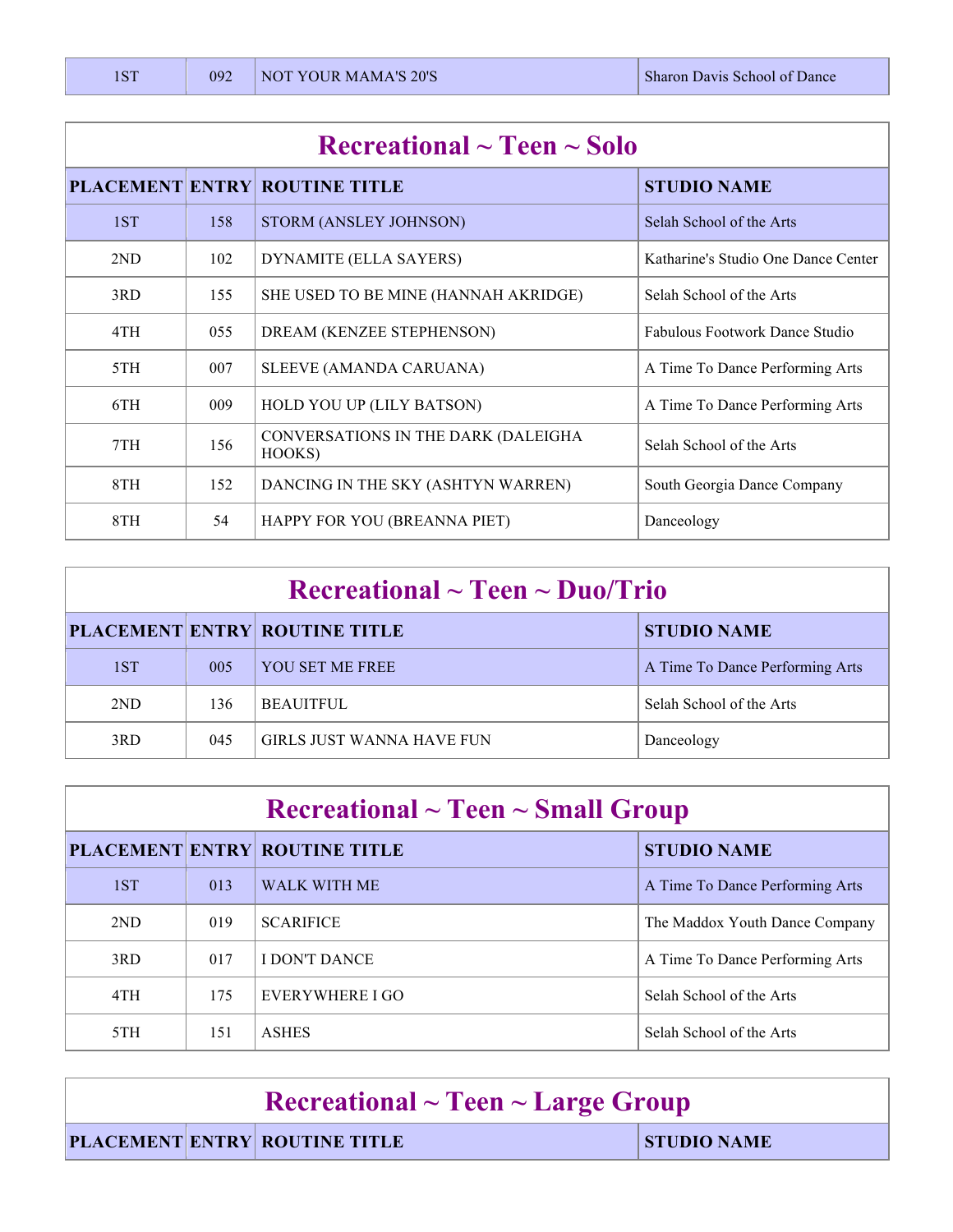| $\rm Recreational \sim Senior \sim Solo$ |     |                                                  |                                       |  |
|------------------------------------------|-----|--------------------------------------------------|---------------------------------------|--|
|                                          |     | <b>PLACEMENT ENTRY ROUTINE TITLE</b>             | <b>STUDIO NAME</b>                    |  |
| 1ST                                      | 066 | IN THE AIR TONIGHT (HALA WILLAMS)                | <b>Fabulous Footwork Dance Studio</b> |  |
| 2ND                                      | 050 | <b>GET HAPPY (CALIANN DANIEL)</b>                | Danceology                            |  |
| 3RD                                      | 051 | DANCIN' QUEEN (EMMA HERRINGTON)                  | Danceology                            |  |
| 4TH                                      | 163 | WHO YOU ARE (ANNA EVANS)                         | Selah School of the Arts              |  |
| 5TH                                      | 049 | <b>SENSORY MEMORY (KAYLYNN SELPH)</b>            | Danceology                            |  |
| 6TH                                      | 023 | HOLD ON (EMMA GRACE GIDDENS)                     | A Time To Dance Performing Arts       |  |
| 7TH                                      | 166 | NEVER ENOUGH (DELCI VEGA)                        | Selah School of the Arts              |  |
| 8TH                                      | 052 | GIVE HIM A GREAT BIG KISS (PAISLEY<br>STAPLETON) | Danceology                            |  |

| $\rm Recreational \sim Senior \sim Duo/Trio$ |     |                                      |                          |
|----------------------------------------------|-----|--------------------------------------|--------------------------|
|                                              |     | <b>PLACEMENT ENTRY ROUTINE TITLE</b> | <b>STUDIO NAME</b>       |
| 1ST                                          | 067 | THE CLAPPING SONG REPRISE            | Danceology               |
| 2ND                                          | 126 | <b>FLIGHT</b>                        | Selah School of the Arts |
| 3RD                                          | 137 | <b>LULLABY</b>                       | Selah School of the Arts |

| $\rm Recreational \sim Senior \sim Small\,\, Group$ |     |                                      |                          |
|-----------------------------------------------------|-----|--------------------------------------|--------------------------|
|                                                     |     | <b>PLACEMENT ENTRY ROUTINE TITLE</b> | <b>STUDIO NAME</b>       |
| 1ST                                                 | 181 | <b>TRAPPED</b>                       | Selah School of the Arts |
| 2ND                                                 | 075 | <b>HEM OF HER DRESS</b>              | Danceology               |

| $\rm Recreational \sim Senior \sim Large\ Group$ |      |                                      |                    |
|--------------------------------------------------|------|--------------------------------------|--------------------|
|                                                  |      | <b>PLACEMENT ENTRY ROUTINE TITLE</b> | <b>STUDIO NAME</b> |
| 1ST                                              | 0.57 | <b>FLIRTS</b>                        | Danceology         |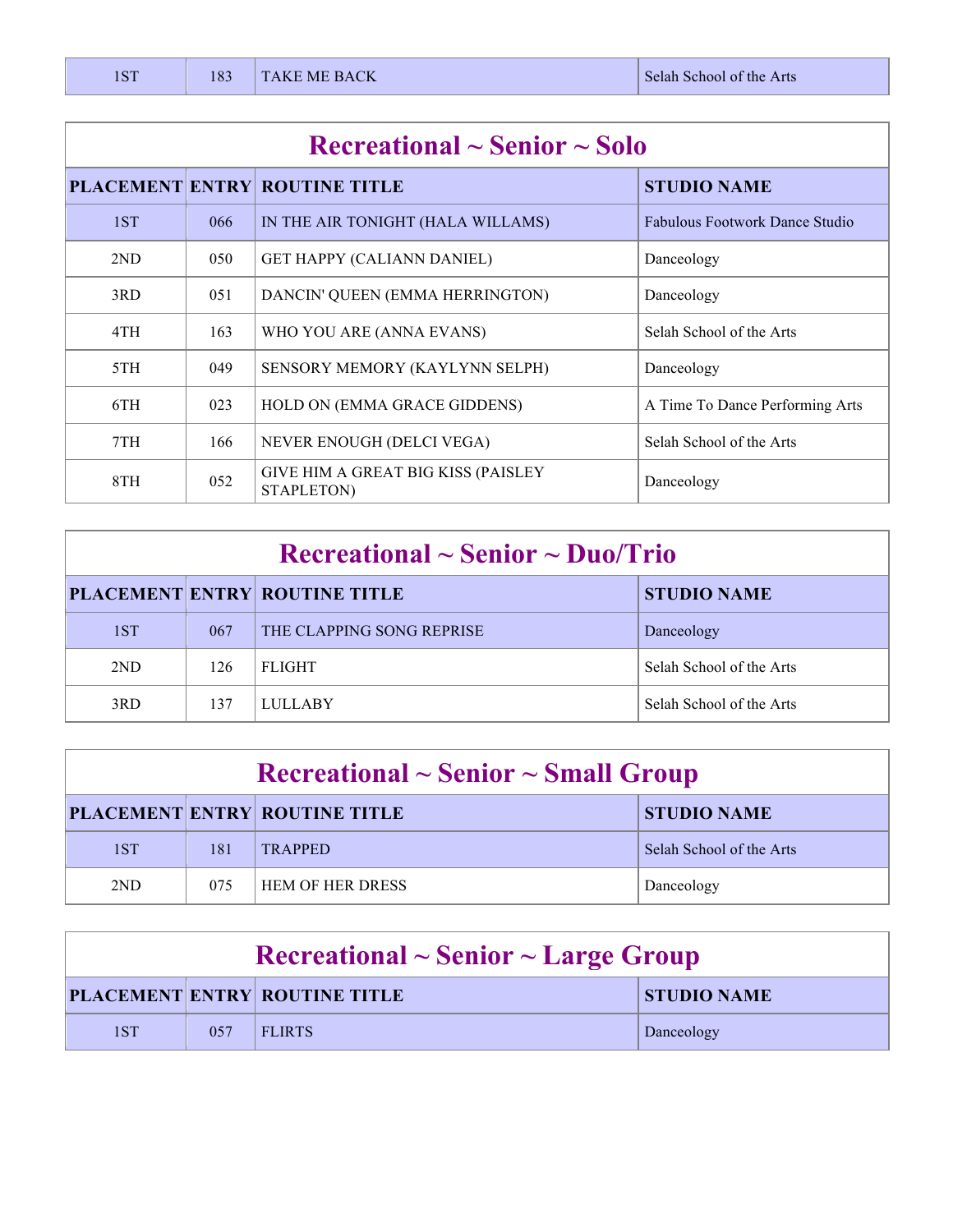| Intermediate $\sim$ Petite $\sim$ Solo |     |                                           |                    |  |
|----------------------------------------|-----|-------------------------------------------|--------------------|--|
|                                        |     | <b>PLACEMENT ENTRY ROUTINE TITLE</b>      | <b>STUDIO NAME</b> |  |
| 1ST                                    | 184 | <b>RAINBOW CONNECTION (ELLIE LAMBERT)</b> | Winnersville Elite |  |

| Intermediate $\sim$ Petite $\sim$ Small Group |     |                                      |                             |
|-----------------------------------------------|-----|--------------------------------------|-----------------------------|
|                                               |     | <b>PLACEMENT ENTRY ROUTINE TITLE</b> | <b>STUDIO NAME</b>          |
| 1ST                                           | 203 | <b>ROSIE</b>                         | The World of Dance & Talent |

| Intermediate $\sim$ Junior $\sim$ Solo |     |                                      |                                |
|----------------------------------------|-----|--------------------------------------|--------------------------------|
|                                        |     | PLACEMENT ENTRY ROUTINE TITLE        | <b>STUDIO NAME</b>             |
| 1ST                                    | 028 | <b>WARNING SIGN (TAYLOR LEE)</b>     | Dance Fusion Studios           |
| 2ND                                    | 186 | <b>COLD HEARTED (GRACIE STALVEY)</b> | Winnersville Elite             |
| 3RD                                    | 068 | KILL THE LIGHTS (MACY TAYLOR)        | Fabulous Footwork Dance Studio |
| 4TH                                    | 247 | <b>RATHER BE (ADLEIGH GREENE)</b>    | Winnersville Elite             |
| 5TH                                    | 109 | ASHES (CHLOE SPEAKMAN)               | Namari Dance Center            |
| 6TH                                    | 069 | CRUELLA DE VILLE (MADISON HEPPNER)   | Fabulous Footwork Dance Studio |

| Intermediate $\sim$ Junior $\sim$ Duo/Trio |     |                                      |                             |
|--------------------------------------------|-----|--------------------------------------|-----------------------------|
|                                            |     | <b>PLACEMENT ENTRY ROUTINE TITLE</b> | <b>STUDIO NAME</b>          |
| 1ST                                        | 230 | WE MAKE IT LOOK EASY                 | The World of Dance & Talent |

| Intermediate $\sim$ Junior $\sim$ Small Group |     |                                      |                             |
|-----------------------------------------------|-----|--------------------------------------|-----------------------------|
|                                               |     | <b>PLACEMENT ENTRY ROUTINE TITLE</b> | <b>STUDIO NAME</b>          |
| 1ST                                           | 199 | <b>TOMORROW</b>                      | Winnersville Elite          |
| 2ND                                           | 209 | BRIDGE OVER TROUBLED WATER           | Winnersville Elite          |
| 3RD                                           | 212 | <b>ANYONE</b>                        | The World of Dance & Talent |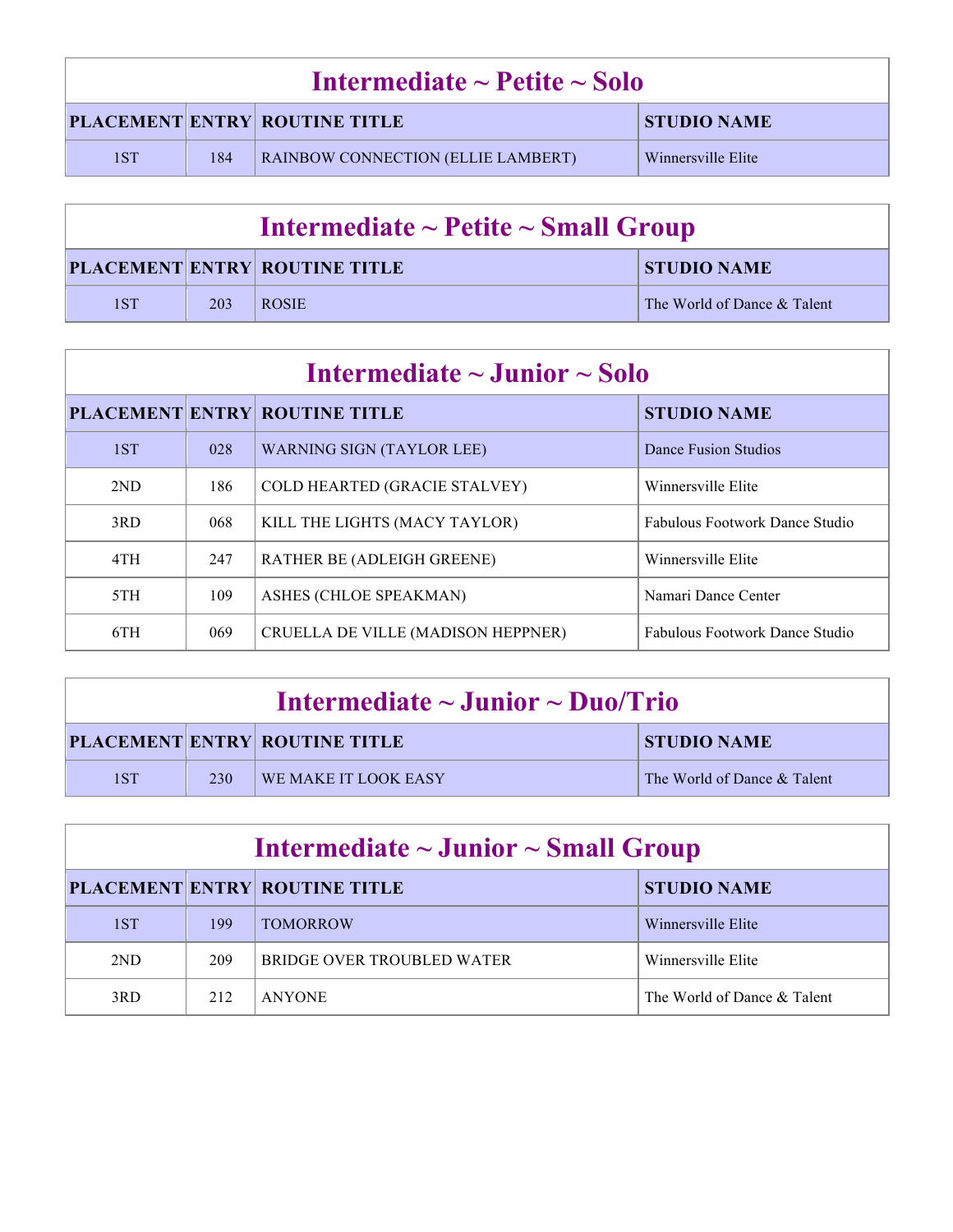| Intermediate $\sim$ Teen $\sim$ Solo |     |                                          |                                             |
|--------------------------------------|-----|------------------------------------------|---------------------------------------------|
|                                      |     | <b>PLACEMENT ENTRY ROUTINE TITLE</b>     | <b>STUDIO NAME</b>                          |
| 1ST                                  | 195 | ANGEL BY THE WINGS (HEAVEN-LEIGH PURVIS) | Winnersville Elite                          |
| 2ND                                  | 130 | <b>ESCALATE (ABIGAIL ALEXIS)</b>         | Selah School of the Arts                    |
| 3RD                                  | 076 | IN THE AIR (MYA HUCKEBA)                 | Forgotten Coast Performing Arts<br>Alliance |
| 4TH                                  | 113 | MERCY (SHARLA DUNOWITZ)                  | Namari Dance Center                         |
| 5TH                                  | 031 | PURE IMAGINATION (SAVANNAH NORTELUS)     | Dance Fusion Studios                        |
| 6TH                                  | 112 | FIRE ON FIRE (ANNIE MARCUS)              | Namari Dance Center                         |
| 7TH                                  | 194 | HIDE AND SEEK (RILEY KLEIN)              | Winnersville Elite                          |
| 8TH                                  | 176 | BERLIN (MAKAYLA MCCLOUD)                 | <b>SweetE's Dance</b>                       |
| 9TH                                  | 015 | THE GREATEST STAR (WILLA KEHAYES)        | <b>Brittany's Dance Academy</b>             |

## **Intermediate ~ Teen ~ Duo/Trio**

|     |     | <b>PLACEMENT ENTRY ROUTINE TITLE</b> | <b>STUDIO NAME</b>       |
|-----|-----|--------------------------------------|--------------------------|
| 1ST | 160 | <b>HANG ON A LITTLE LONGER</b>       | Selah School of the Arts |
| 2ND | 035 | <b>DOOMED</b>                        | Dance Fusion Studios     |
| 3RD | 125 | IN THIS WORLD                        | Selah School of the Arts |

| Intermediate $\sim$ Teen $\sim$ Small Group |     |                                      |                                     |
|---------------------------------------------|-----|--------------------------------------|-------------------------------------|
|                                             |     | <b>PLACEMENT ENTRY ROUTINE TITLE</b> | <b>STUDIO NAME</b>                  |
| 1ST                                         | 096 | <b>BETTER THAN TODAY</b>             | Katharine's Studio One Dance Center |
| 2ND                                         | 111 | <b>BOOGIE WONDERLAND</b>             | Katharine's Studio One Dance Center |
| 3RD                                         | 099 | <b>ESCAPADE</b>                      | Katharine's Studio One Dance Center |
| 4TH                                         | 219 | <b>ONLY LOVE</b>                     | Winnersville Elite                  |
| 5TH                                         | 198 | SINGLE LADIES                        | Winnersville Elite                  |

| Intermediate $\sim$ Teen $\sim$ Large Group |     |                                      |                    |
|---------------------------------------------|-----|--------------------------------------|--------------------|
|                                             |     | <b>PLACEMENT ENTRY ROUTINE TITLE</b> | <b>STUDIO NAME</b> |
| 1ST                                         | 254 | <b>IN A RAINBOW</b>                  | Winnersville Elite |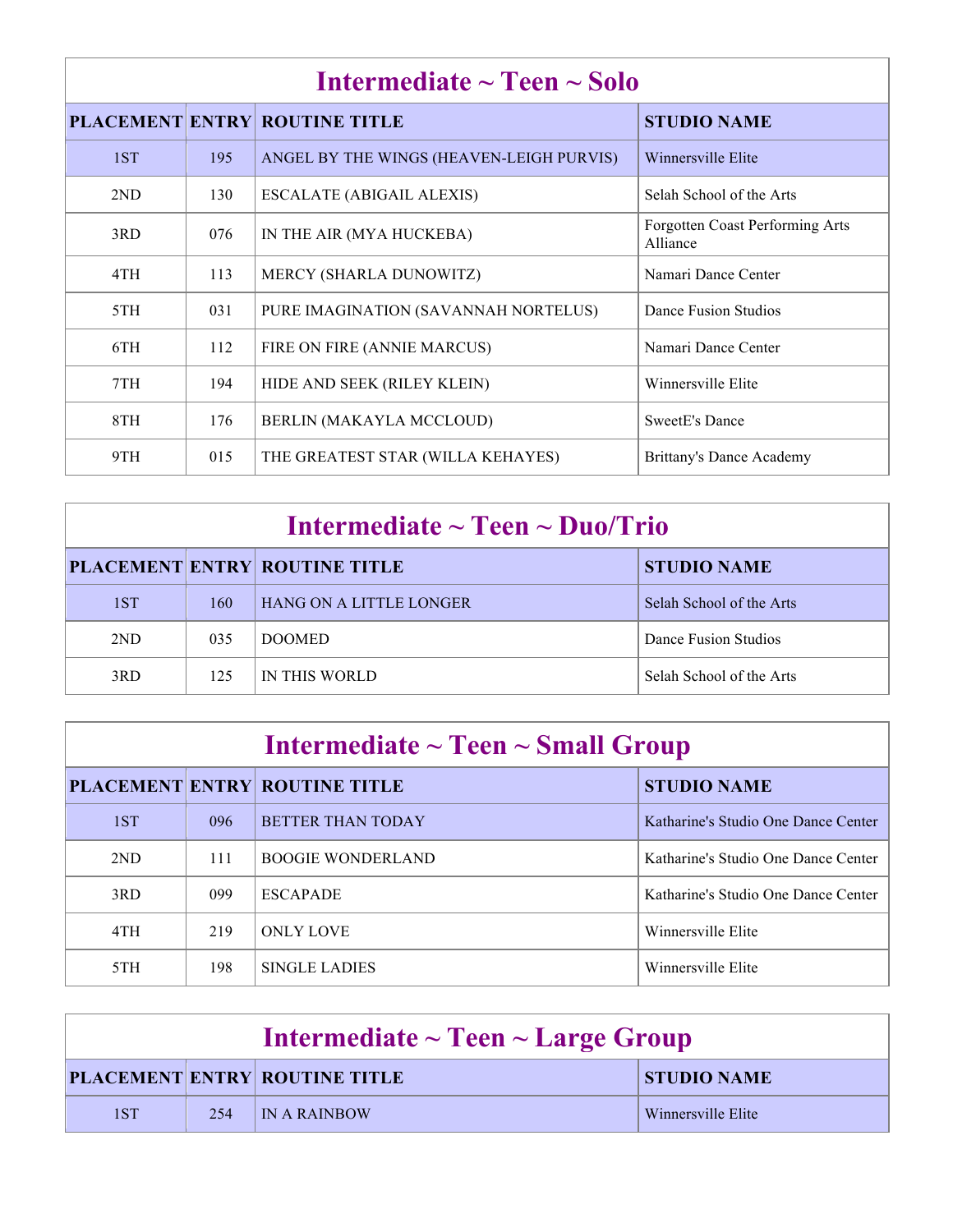| Intermediate $\sim$ Teen $\sim$ Production |     |                                      |                          |
|--------------------------------------------|-----|--------------------------------------|--------------------------|
|                                            |     | <b>PLACEMENT ENTRY ROUTINE TITLE</b> | <b>STUDIO NAME</b>       |
| 1ST                                        | 026 | <b>THE GREATEST SHOW</b>             | Brittany's Dance Academy |

| Intermediate $\sim$ Senior $\sim$ Solo |     |                                      |                                     |
|----------------------------------------|-----|--------------------------------------|-------------------------------------|
|                                        |     | <b>PLACEMENT ENTRY ROUTINE TITLE</b> | <b>STUDIO NAME</b>                  |
| 1ST                                    | 095 | TO BUILD A HOME (IZZY SPIEGELMAN)    | Namari Dance Center                 |
| 2ND                                    | 168 | ORDINARY WORLD (ANNA PERRY)          | SweetE's Dance                      |
| 3RD                                    | 008 | THY WILL (BRIANNA MCNULTY)           | Brittany's Dance Academy            |
| 4TH                                    | 105 | LEAVE YOU WORDS (MIKAYLA GRACIA)     | Katharine's Studio One Dance Center |
| 5TH                                    | 170 | WHAT DO I KNOW (LILLY DIXON)         | South Georgia Dance Company         |
| 6TH                                    | 029 | TRY A LITTLE TENDERNESS (ANNA LEGE)  | Encore                              |
| 7TH                                    | 106 | FOREST FIRE (ROSSLYN MILNE)          | Namari Dance Center                 |
| 7TH                                    | 037 | ITS YOUR THING (JORDAN LEGE)         | Encore                              |
| 8TH                                    | 205 | I'LL SAVE YOU (KAITLYNN STALVEY)     | Winnersville Elite                  |

| Intermediate $\sim$ Senior $\sim$ Duo/Trio |     |                                      |                     |
|--------------------------------------------|-----|--------------------------------------|---------------------|
|                                            |     | <b>PLACEMENT ENTRY ROUTINE TITLE</b> | <b>STUDIO NAME</b>  |
| 1ST                                        | 110 | <b>LEVELS</b>                        | Namari Dance Center |
| 2ND                                        | 238 | TAKES IT ALL                         | Winnersville Elite  |
| 3RD                                        | 182 | DARK FOUR DOOR                       | SweetE's Dance      |

| Intermediate $\sim$ Senior $\sim$ Small Group |     |                                      |                     |
|-----------------------------------------------|-----|--------------------------------------|---------------------|
|                                               |     | <b>PLACEMENT ENTRY ROUTINE TITLE</b> | <b>STUDIO NAME</b>  |
| 1ST                                           | 116 | <b>MONEY</b>                         | Namari Dance Center |
| 2ND                                           | 216 | <b>AMEN</b>                          | Winnersville Elite  |
| 3RD                                           | 097 | <b>GRAVITY</b>                       | Namari Dance Center |
| 4TH                                           | 101 | <b>CARWASH</b>                       | Namari Dance Center |
| 5TH                                           | 211 | WANT YOU TO NEED ME                  | Winnersville Elite  |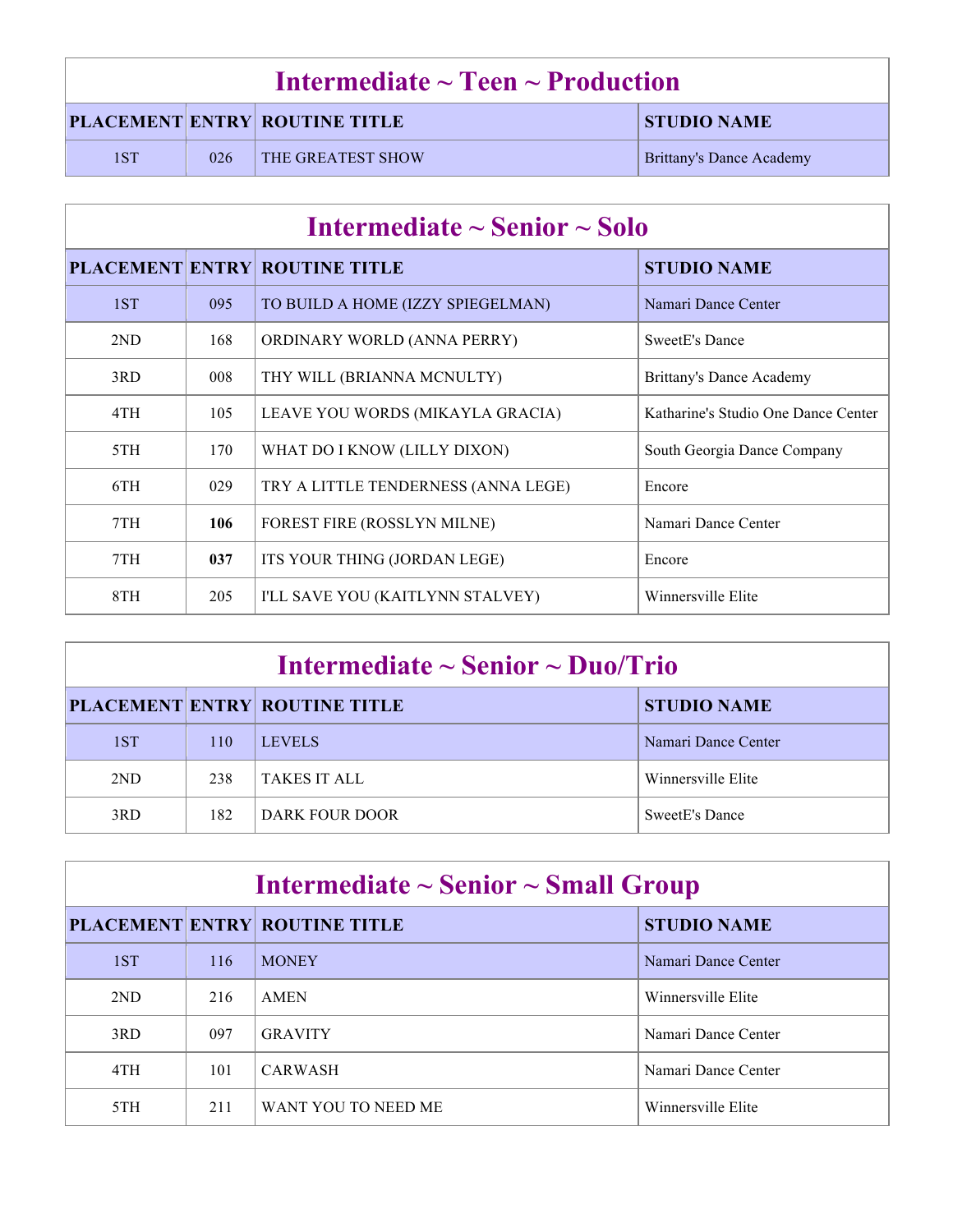| Elite $\sim$ Junior $\sim$ Solo |     |                                      |                             |
|---------------------------------|-----|--------------------------------------|-----------------------------|
|                                 |     | <b>PLACEMENT ENTRY ROUTINE TITLE</b> | <b>STUDIO NAME</b>          |
| 1ST                             | 224 | QUEEN ON THE THRONE (ISLA BARRERA)   | The World of Dance & Talent |

| Elite $\sim$ Junior $\sim$ Small Group |     |                                      |                             |
|----------------------------------------|-----|--------------------------------------|-----------------------------|
|                                        |     | <b>PLACEMENT ENTRY ROUTINE TITLE</b> | <b>STUDIO NAME</b>          |
| 1ST                                    | 217 | <b>HEROES</b>                        | The World of Dance & Talent |

| Elite $\sim$ Junior $\sim$ Large Group                     |     |                  |                             |
|------------------------------------------------------------|-----|------------------|-----------------------------|
| <b>PLACEMENT ENTRY ROUTINE TITLE</b><br><b>STUDIO NAME</b> |     |                  |                             |
| 1ST                                                        | 252 | <b>ALL STARS</b> | The World of Dance & Talent |

| Elite $\sim$ Teen $\sim$ Solo |     |                                      |                             |
|-------------------------------|-----|--------------------------------------|-----------------------------|
|                               |     | <b>PLACEMENT ENTRY ROUTINE TITLE</b> | <b>STUDIO NAME</b>          |
| 1ST                           | 197 | STRAIGHT UP (LEXIE WRIGHT)           | Winnersville Elite          |
| 2ND                           | 236 | <b>GENETICS (KENDALL SORRELLS)</b>   | The World of Dance & Talent |

| Elite $\sim$ Teen $\sim$ Small Group |     |                                      |                             |
|--------------------------------------|-----|--------------------------------------|-----------------------------|
|                                      |     | <b>PLACEMENT ENTRY ROUTINE TITLE</b> | <b>STUDIO NAME</b>          |
| 1ST                                  | 185 | THE FEAR                             | The World of Dance & Talent |

| Elite $\sim$ Teen $\sim$ Large Group |      |                                      |                             |
|--------------------------------------|------|--------------------------------------|-----------------------------|
|                                      |      | <b>PLACEMENT ENTRY ROUTINE TITLE</b> | <b>STUDIO NAME</b>          |
| 1ST                                  | 253' | <b>LUP IN SPACE</b>                  | The World of Dance & Talent |

| Elite $\sim$ Teen $\sim$ Line |     |                                      |                             |
|-------------------------------|-----|--------------------------------------|-----------------------------|
|                               |     | <b>PLACEMENT ENTRY ROUTINE TITLE</b> | <b>STUDIO NAME</b>          |
| 1ST                           | 208 | WE GO TOGETHER                       | The World of Dance & Talent |